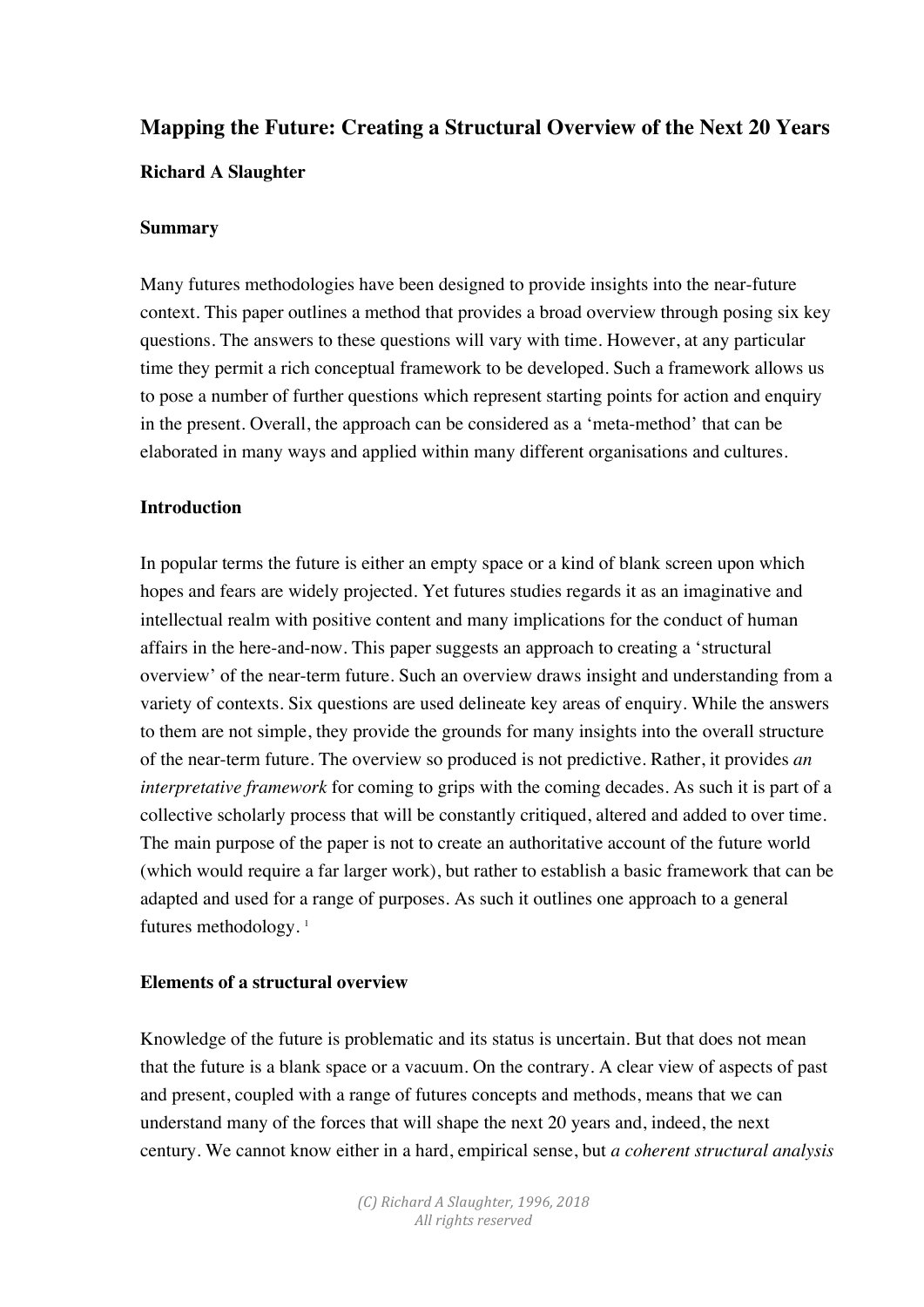based on interpretative knowledge is achievable and useful. Table 1 provides a summary of six key questions.

#### **Table 1 - Six questions for a structural overview**

What are the main continuities? What are the major trends? What are the most important change processes? What are the most serious problems? What are the new factors 'in the pipeline'? What are the main sources of inspiration and hope?

Future events cannot be predicted. Prediction in social systems is a logical impossibility because accurate prediction would cancel out the grounds of action, decision and human agency itself. But there are ways of reading the global context that enable us to create a coherent view of the terrain ahead. Collectively we already know a great deal about *continuities* of, e.g. language, culture, tradition, the environment and so on. *Trends* are also the subject of wide study by many individuals and organisations. Equally, we know a great deal about *processes of change*. Futures researchers listen very carefully to those who study change and learn what they can from them. This provides an empirical basis for futures studies. We can review the nature of *global systemic problems* and we can outline many *new factors* and forces that will come into play during this time. However, as the poet William Blake understood, 'reason alone leads to despair,' so it is important in this context to identify *sources of inspiration and hope*. Each of these is explored briefly below.

Material derived from such sources provides an evolving view of 'the big picture.' So, using all the tools and capacities available, it is well within our grasp and capacity to outline aspects of the next two decades. From our present vantage point in time we can sketch in major structural features of the near-future landscape without predicting every twist and turn of the journey. The map of the future is a metaphor that describes what the futures field as a whole tries to do. Essentially, it attempts to provide policy-makers and others with views, images, alternatives etc. about futures in order to inform the present. So the underlying purpose is that of illuminating alternatives. Hence the loop of futures scanning always returns to the present in the form of choices, actions, new policies and the like. Obviously, this map, or broad-brush picture, is never complete, never finished. It is continually up-dated as events, new information and data feed new insights. It follows that to describe this future context is not primarily a matter of forecasts and predictions. Rather, it is *an interpretative process* comprised of stages that include: environmental scanning, detection of 'signals,' interpretation, decision-making, implementation and evaluation. This corresponds to the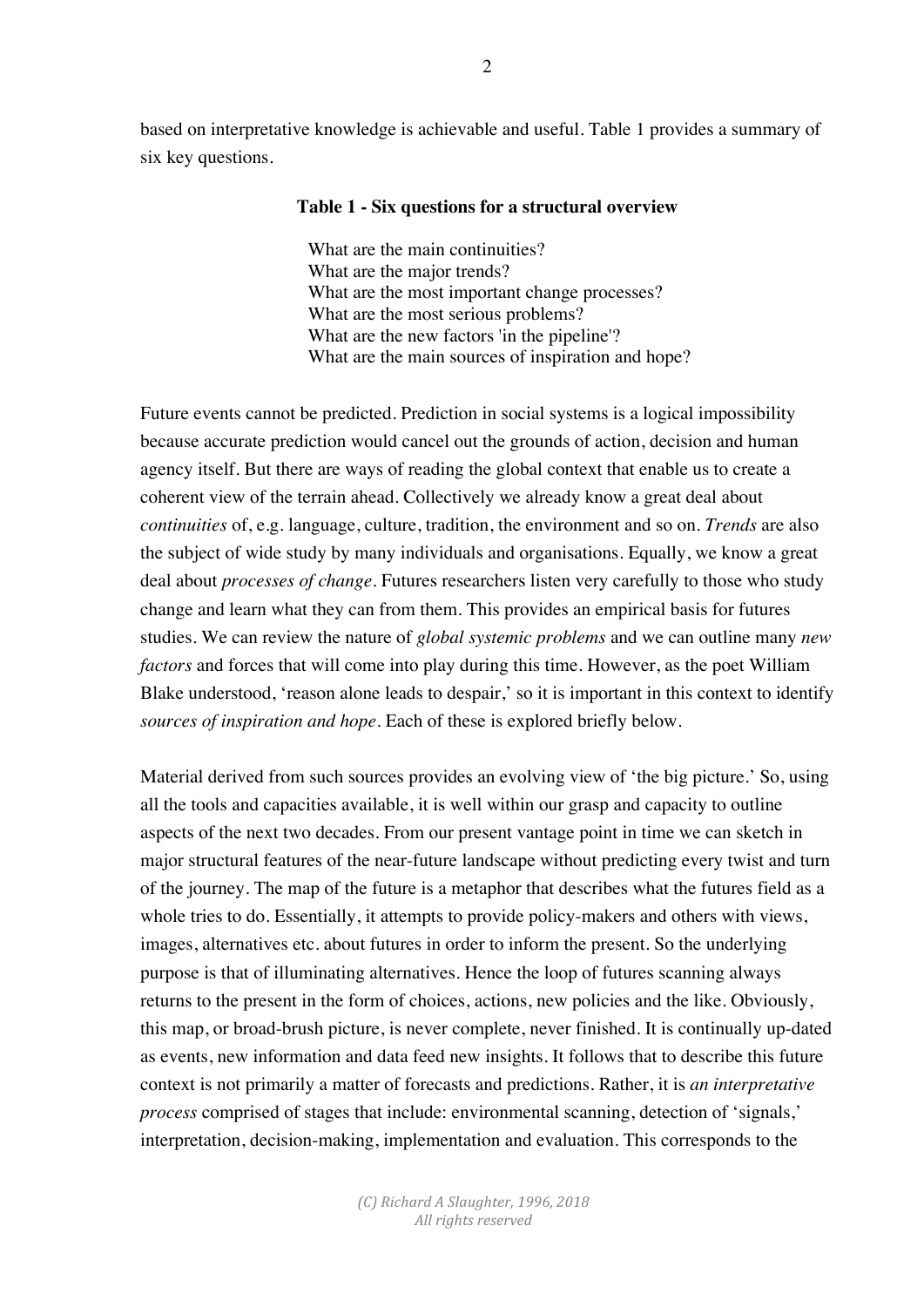general pattern of strategic planning. However, unlike strategic planning in business, the forward view needs to go well beyond the next year or two. This is due to the fact that the human species does not merely face a number of strategic challenges, but a more fundamental civilisational challenge. 2

# **Continuities**

Much of the futures literature stresses change but fails to mention that some things change very little from era to era. Table 2 sketches in a few of these continuities.

# **Table 2 - Global continuities**

The fundamental laws of physics that set limits to and conditions upon life. The ecological principles of interdependence and system maintenance. The annual cycles and seasons created by the earth's passage around the sun. The basic neurological structures, characteristics and needs of people. The archetypal myths and myth cycles in different cultures. The universal role of religion and/or spirituality in cultures. The need for enduring principles of social organisation.

Clearly these are only a few of the many factors and forces that could be described under the heading of continuities, but this is not the place to debate them further. The point of drawing attention to them is that processes of change tend to be limited or conditioned by preexisting realities. Hence, in our concern to deal with change, we should not lose sight of these long-term stabilising influences.

# **Implications of global trends**

A rich literature has developed over recent decades to track and interpret global change processes. A wide variety of think tanks, research institutes, government departments, nongovernmental organisations (NGOs) and independent researchers carry out this work. The result is a reasonably consistent picture of empirically verifiable trends. One example is World 2000, a project of the World Future Society. It attempts to synthesise a number of overviews and insights from many individuals and organisations, and to present them as a 'collaborative planning dialogue.' The three key foci are presented in Table 3. Here are nine 'supertrends' or 'principal driving forces,' five 'critical issues' and five broad strategies that emerge from the above.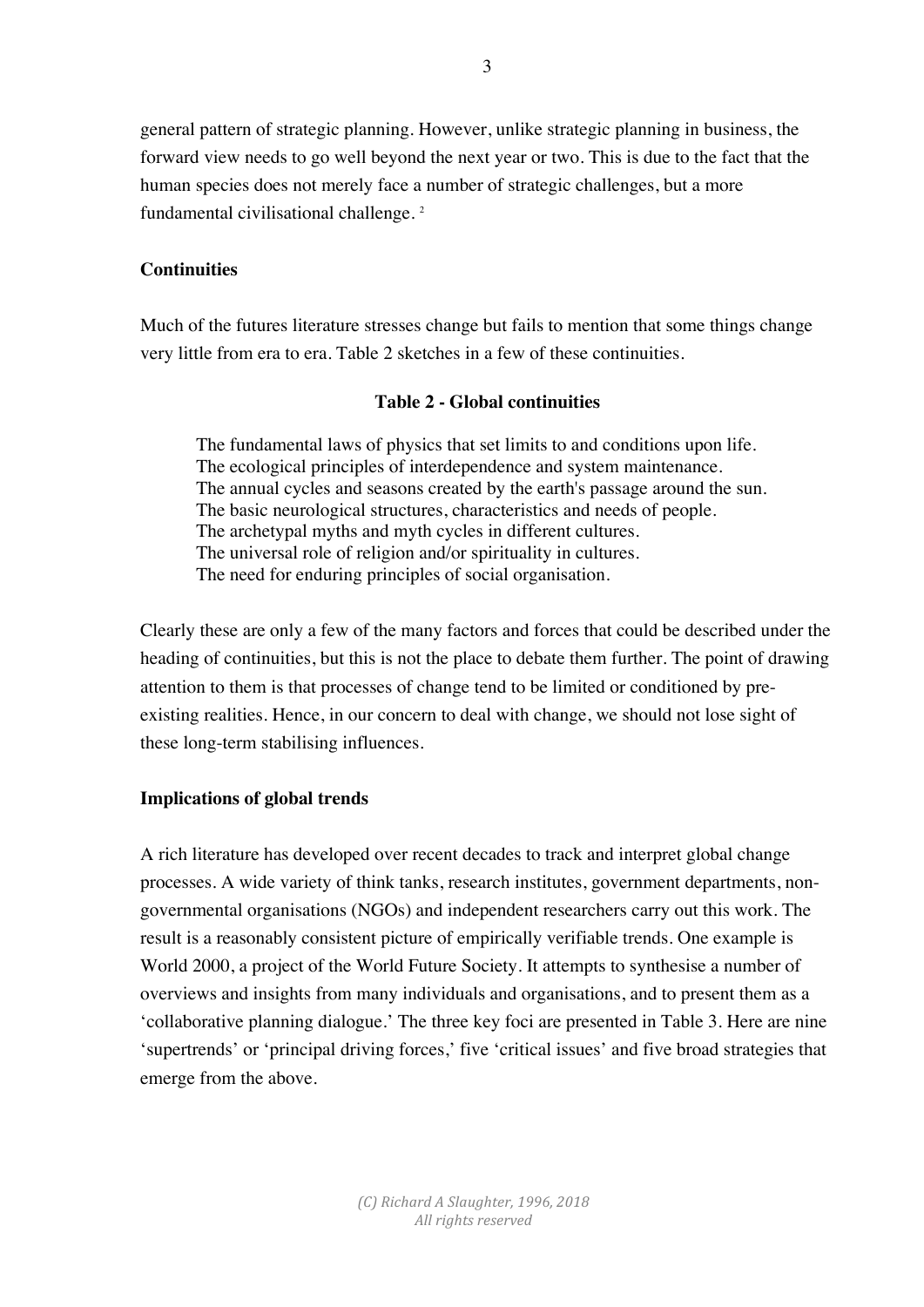# **Table 3 - Trends, issues and strategies from 'World 2000'**

### **Major trends**

- 1. A stable population of 10-14 billion people.
- 2. Industrial output increased by a factor of 5-10.
- 3. Information technology will permit the 'wiring of the globe'.
- 4. A continuation of the 'high-tech' revolution (DNA mapping, robotics, new materials etc).
- 5. Closer integration of the globe into a single community.
- 6. Diversity and complexity though ethnic regions, subcultures etc.
- 7. A universal standard of freedom and human rights.
- 8. Limited crime, terrorism, war and disease.
- 9. A resurgence of transcendent values.

#### **Critical issues**

- 1. Making the transition from separate nation states to a global order.
- 2. Resolving the conflict between economic growth and sustainability.
- 3. Reconciling economic interests through a new economic paradigm.
- 4. Understanding and managing complexity at the institutional level.
- 5. Alleviating the disparities between North and South.

#### **Strategies**

- 1. Disseminate advanced technology to unify the globe.
- 2. Integrate economics and society.
- 3. Nestle society into its environment.
- 4. Decentralise institutions to empower individuals.
- 5. Foster collaborative working relationships and productive alliances.

Source: Halal, W. *World 2000.* <sup>3</sup>

The trends are not simply regarded as isolated phenomena. They are used to create a composite scenario in which 'the Earth appears to be moving along a fairly well prescribed path of development' that is also seen as akin to 'a natural process of maturation.' This 'central scenario' is taken as a 'standard future from which other scenarios could be defined.' 4 As may be seen, the critical issues cover geopolitics, economics, environmental limits, complexity and North/South disparities. Furthermore, 'these disparities are exacerbated by one of the most pervasive problems of our time - a collapse of faith in the familiar old world system which guided humans through the past epoch with good success.' So the key 'meta-issue' is that of how to respond to the breakdown of the old order, lack of leadership and other social malfunctions. An explicit case is therefore made for 'a new paradigm, model, story, or belief system (that) must somehow be formed (to) allow people to make sense of today's radically different global realities.' <sup>5</sup>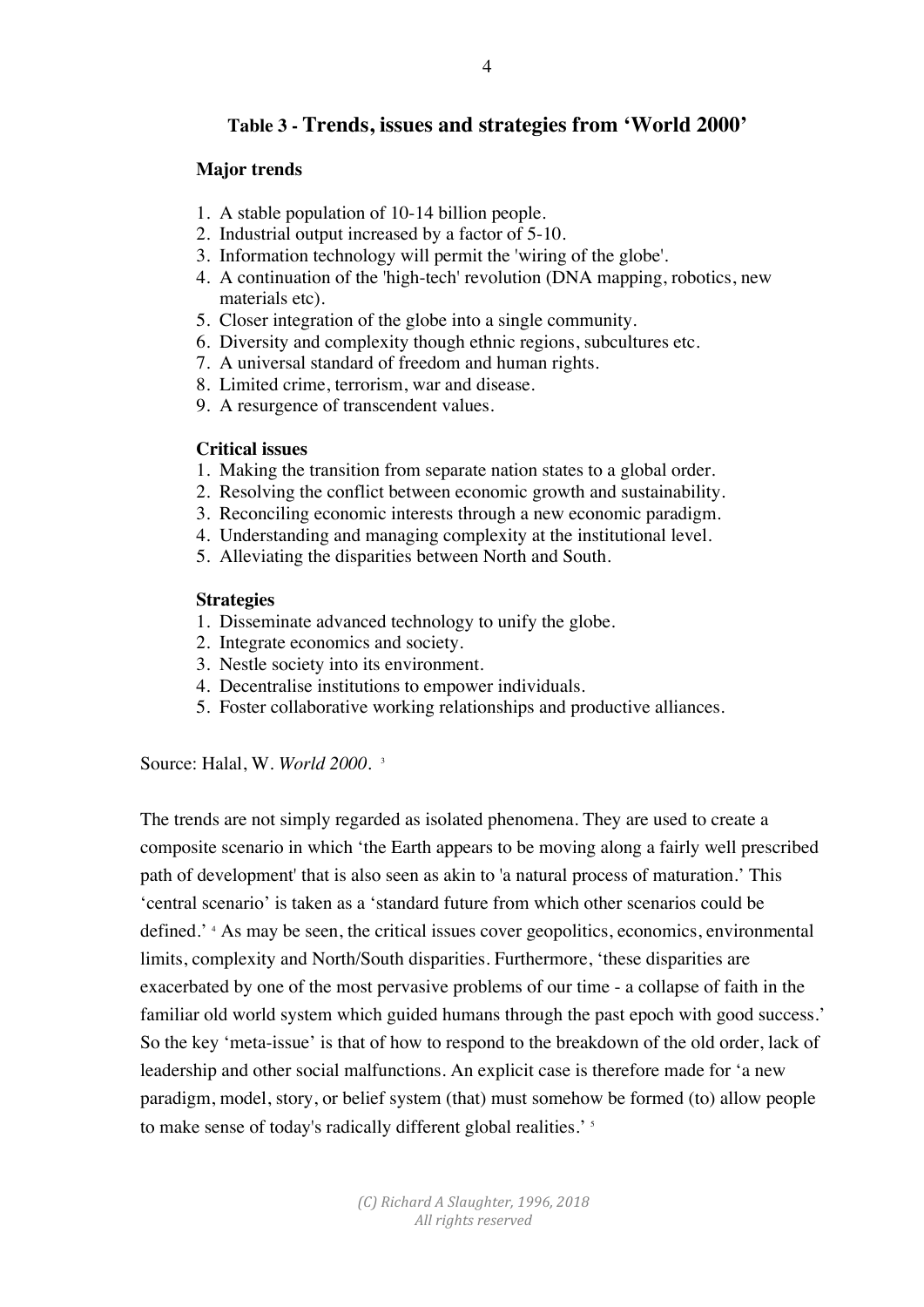To deal with such concerns, a 'master strategy' employing holism and systems thinking is recommended. This is broken down into the five strategies listed in Table 3. Finally, five alternative scenarios are derived from possible failures to pursue the 'master strategy.' They cover the following emphases: low-tech; neo-capitalism; ecological collapse; authoritarian rule; and social conflict. The paper mentions the 'paradox of large-scale social change.' That is, the view that 'global change is utterly beyond our personal control since massive evolutionary forces are involved, yet these forces largely emanate from the collective actions and awareness of countless individuals.' 6 The limits to certainty are acknowledged, and the notion of co-creation is highlighted. The primary skill called for is 'a gentle attentive humility.' It is a welcome contrast to the dominant intellectualism of the field.

#### **Change processes**

'Change' is a notoriously difficult concept to come to grips with. In this short paper I want only to touch on two aspects. First, empirically verifiable changes that are the result of work at the empirical/analytic level, and second, changes in worldviews and underlying epistemological assumptions. Both are vitally important, though most observers tend to favour one or the other.

Thurow's account of five economic 'tectonic plates' of change is as good as any (see Table 4). 7 He draws together an impressive body of evidence to show how economic and geopolitical factors are helping to condition and shape the near-future environment. The end of communism means that capitalism holds sway; but those who lived under communism must now learn new rules while those under capitalism must find new ways to assimilate these nations and groups. The rise of brainpower industries spells the end of comparative advantage. Now products can be manufactured anywhere and economic relations have a fluidity they never had before. The demography of burgeoning, shifting populations in the Third World in contrast with the aging of First and Second world populations creates new pressures and tensions, new 'fault lines' of present and future conflict. The term 'globalisation' is on everyone's lips, but shifts toward de-regulation means that there is no over-arching global structure to control and integrate the process. In particular there are contradictions between the declining power of national governments to regulate economic activity and the growing power of trans-national companies to do so. Finally, a 'multipolar' world with no clearly dominant power is one in which the capacity to define the rules of international behaviour and exchange falls on everyone and no one. It is a demanding and unstable prospect. To successfully negotiate such times will require care, attention, intelligence and wisdom on an unprecedented scale.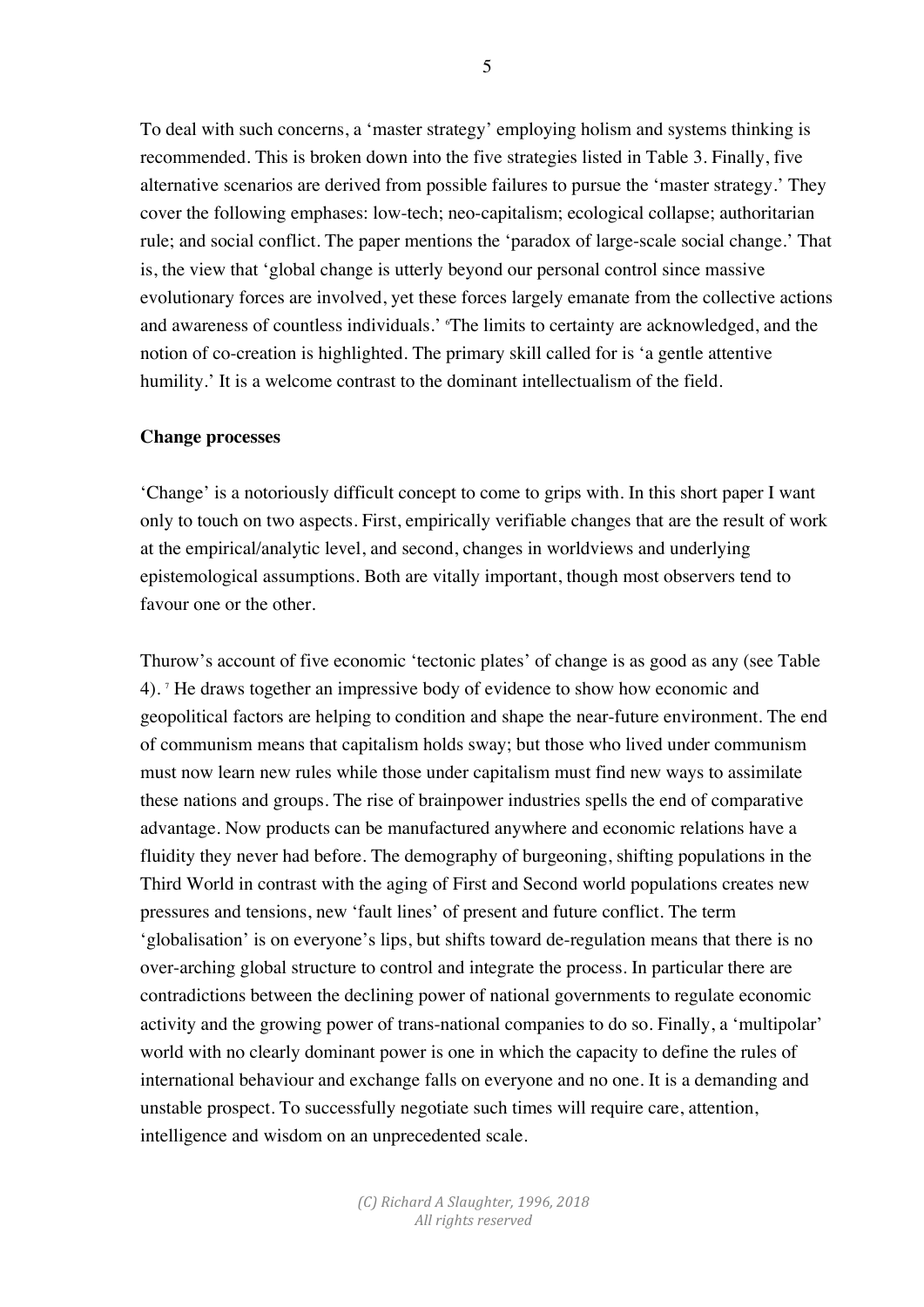#### **Table 4 - Two aspects of global change**

#### **Thurow's five 'tectonic plates'**

The end of communism An era of man-made brainpower industries Demography - growing, moving, getting older A global economy A multipolar world with no dominant power

#### **Ideas in decline: aspects of the industrial worldview**

The idea of an *industrial* society. The view that nature is merely a thing or a resource. The idea of progress and unlimited material growth. The view that technologies are inherently neutral. The idea of separate and sovereign nation states. The hegemony of instrumental rationality.

The lower part of Table 4 takes a different approach based on critical futures scholarship. It considers some ideas and assumptions (epistemological 'givens') that arguably underlie the empirical landscape described above but appear to be in decline. (Table 7, below, suggests several that appear to be growing, or developing). None are wholly discrete or without problematic aspects. Yet, they are of no less interest than empirical observations because they operate at the foundations of our symbol manipulation, meaning making, policyformulation and educational processes. They suggest that some major shifts are under way at the deeper levels. While no one can predict exactly how these shifts and oppositions will finally be resolved, we can be sure that the lives of those now in school will be powerfully affected by them.

*We know that we no longer live in an industrial society. But, on the whole, we do not see clearly how thoroughly that society is permeated by industrial assumptions and outlooks.* For example, much private and commercial behaviour is still dominated by a utilitarian outlook which dictates that nature is simply a resource. Many still believe in old-style material growth, progress and the inherent neutrality of science and technology. The nation state still exists on maps and in human minds but it has little or no reality in terms of systems or ecologies. Over all this, what has been termed 'the hegemony of instrumental rationality' casts a shadow across the entire civilisation. At heart this is the view that knowledge, power and technique are of primary significance and should therefore dictate the path to the future. Given such assumptions there are no limits. Nothing is protected or special. Values and futures have less reality than ghosts. What matters are the practical arrangements for getting

> *(C) Richard A Slaughter, 1996, 2018 All rights reserved*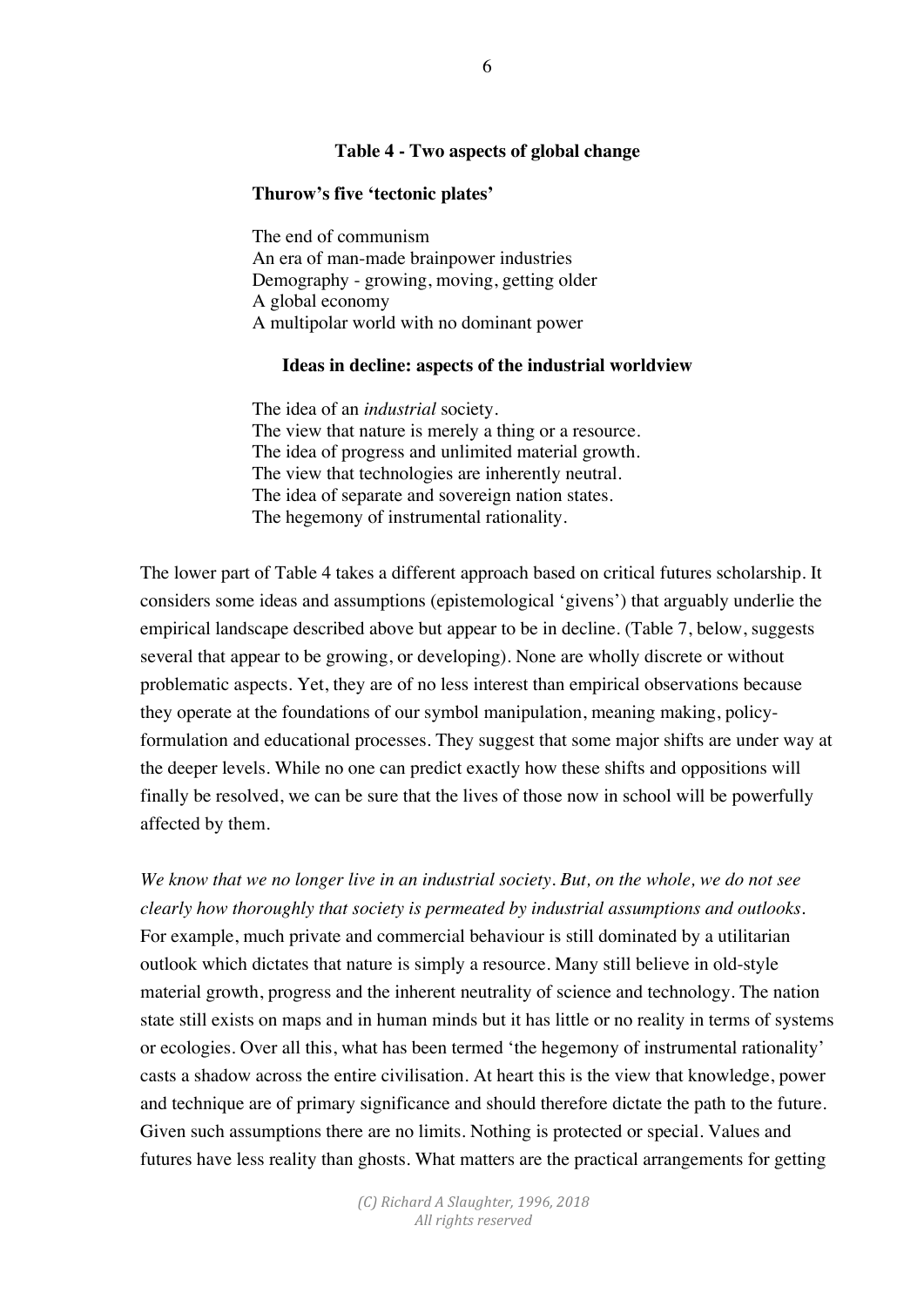things done. Here we see the foundations of dystopia, the machine-led view of the future that leads inexorably to a world unfit for life. <sup>8</sup> These are the futures that writers of speculative fiction have been warning us of from the earliest years of the 20th Century.<sup>9</sup>

We may conclude that at the level of empirical trends and underlying assumptions the outlook is challenging and profoundly unstable. This reinforces the picture provided by the overview of global trends, above.

#### **Serious problems**

Given the above, it is hardly surprising that the world is caught between hope and despair. This is a time of transition, and much is at stake. Confusion is evident at the highest levels of education, government, business and industry. One major contradiction is that present economic orthodoxy states that economic growth is necessary for a society to progress. Yet, in direct opposition to this, informed observers are questioning the whole basis of old-style, growth-oriented economics. It seems clear that this conflict will be long and hard. For, on the one hand are all the habits, outlooks and practices developed during several centuries of growth that shape and condition contemporary life; while on the other are the inexorable 'limits to growth' phenomena that are becoming increasingly clear.

The upshot is that late industrial societies, economies and cultures are negotiating the early 21st Century more-or-less blindly, with outlooks that may have been appropriate for an earlier age, but which are now increasingly dysfunctional. Observers frequently comment upon the short-term outlook of our major institutions and upon the seeming impossibility of effective political responses and leadership. So, as we look ahead, there are powerful reasons for believing that things will get harder before they get easier. Some are summarised in Table 5.

# **Table 5 - Six 'Negatrends' (or why things get harder before they get easier)**

The time taken to identify deficiencies in the Western Industrial Worldview. The continuing unsatisfactory operation of the global economy. Failure to resolve the global problematique (the interlocking set of global problems). Continuing technical innovation creates new dilemmas superimposed on older ones. The ethical basis of late industrial social life remains inadequate and unsustainable. There is inadequate investment in foresight.

> *(C) Richard A Slaughter, 1996, 2018 All rights reserved*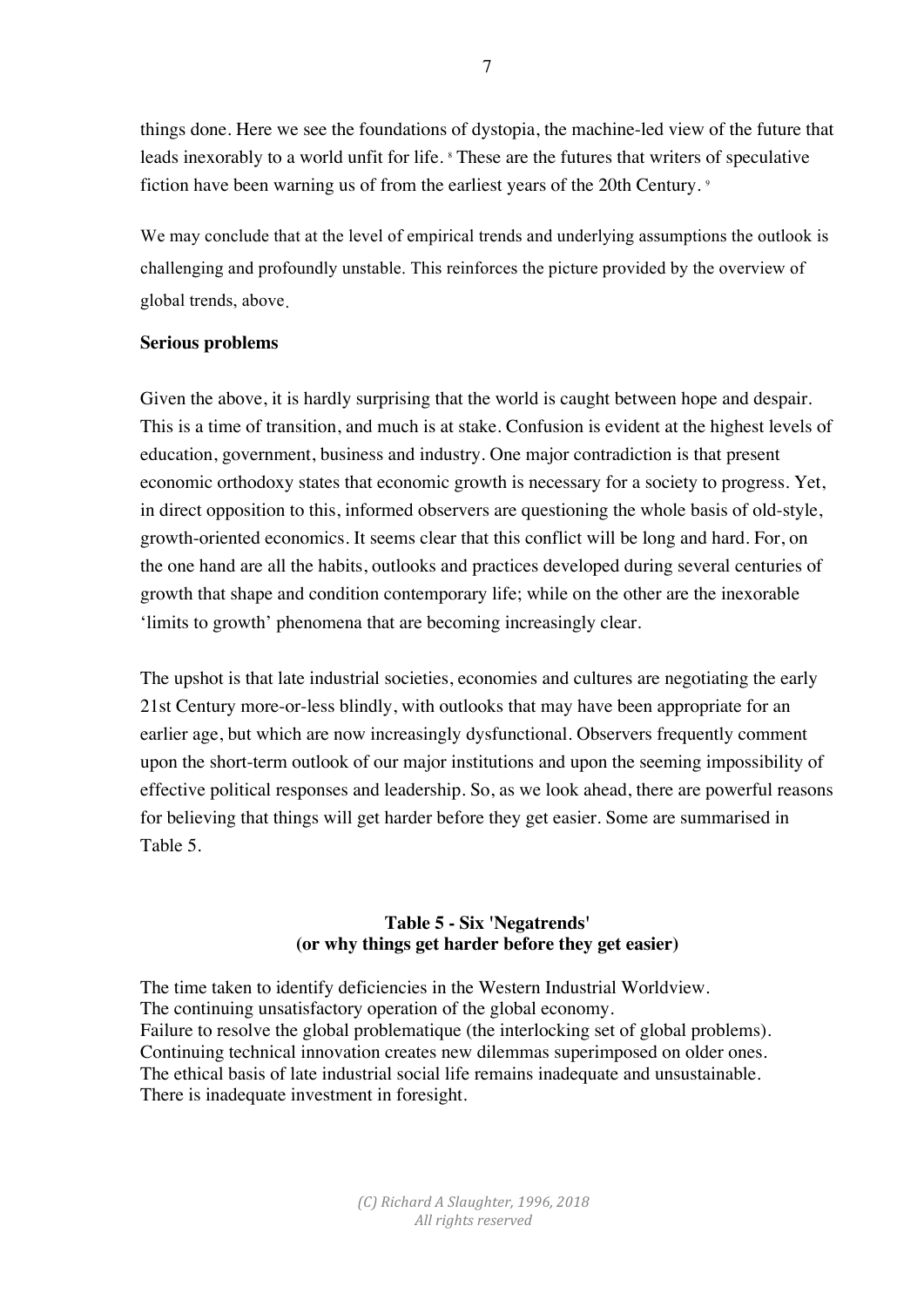The worldview problem has been widely overlooked by many people. Yet it powerfully affects the ways we see the world (often through unregarded assumptions and taken-forgranted commitments). Yet there is no 'rule book' for re-constituting a culture. One can't discard a particular 'structure of consciousness' overnight. Moreover, personal and institutional learning lags slow down the process of cultural innovation. At present formal education is very much part of the problem, in part because it remains immersed in the past and has not yet taken up the many concepts, tools and techniques for teaching and learning about futures.

Gross inequalities between nations persist and are worsening in some cases. They appear to be a systemic feature of the global system. Market economies do not have an intrinsic interest in the future, and market signals operate retrospectively. Classical economics excludes the wider world and regards ecological impacts as 'externalities.' Global problems of poverty, environmental deterioration, pollution and loss of genetic diversity also continue to grow. Most people feel that these are too remote to deal with and are outside of their world of reference. Governments have short-term, limited agendas, linked to the electoral cycle. So, on the whole, they try to ignore the global problematique. The time frames of governance and those that apply to global atmospheric and other environmental systems are drastically out of step.

New technologies such as virtual reality, the human genome project, nanotechnology and socalled 'artificial intelligence' all raise as many new problems as they promise to solve. No one is asking for them. But we are reliably informed that they are coming. The notion of 'control' in this context is problematic. Technology is often seen as providing new solutions, but this is a naive view. It tends to be over-valued, while questions of language, meaning and conflicting interests are overlooked. On the whole, Western societies and, indeed, many Western futurists, have yet to decisively wean themselves away from anodyne, machine-led views of futures that are clearly not viable in the long term.

*The still-powerful (but inadequate) industrial-era ethics of pragmatism, utilitarianism, competitive individualism and the marketing imperative have not, and will not, provide a sound basis for individual or social decision-making*. There is a spiritual vacuum at the heart of industrialised culture that makes it very difficult for people or organisations to resolve the perennial concerns of human existence. A series of substitute satisfactions are readily available, but they generally shove problems out of sight. Yet the human subconscious and spirit are not fooled; they know that a confidence trick is being played. This helps to explain the continuous outpouring of apocalyptic imagery and the largely unnecessary view of the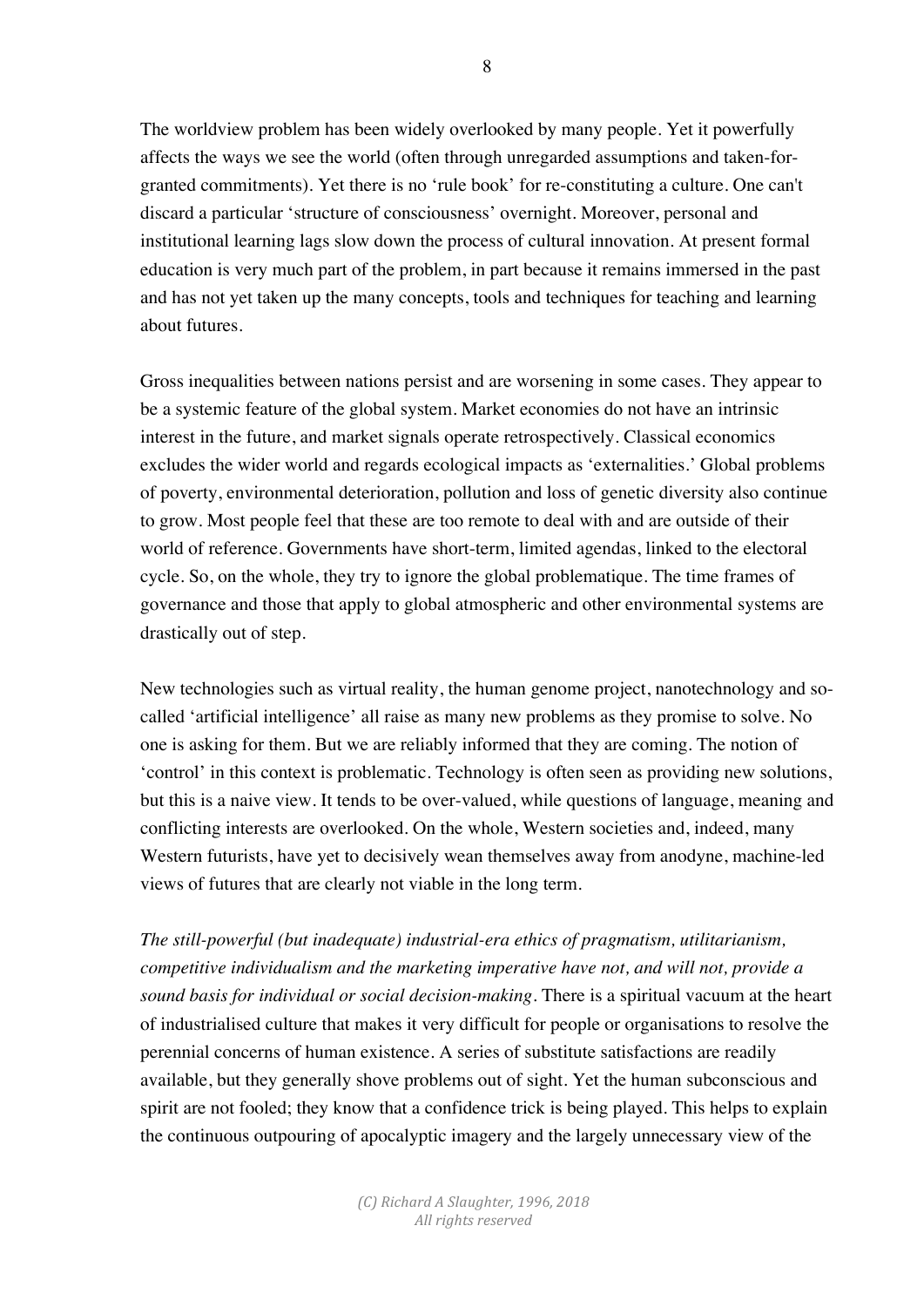future as a dark and forbidding place. This very dilemma provides the cultural and historical grounds for critical and creative futures work, but too few are working in these modes.

Finally, as noted, foresight needs to be deployed at the social and organisational levels. But in habitually short-termist, past-oriented cultures, there is little interest in doing so. Hence the savings of successful foresight are denied and the risks of 'overshoot and collapse' beyond critical limits continue to grow. 10

# **New factors 'in the pipeline'**

How can we identify items 'in the pipeline?' The answer is deceptively simple: we make specific arrangements to detect them. That is, the more effort we put into *environmental scanning*, the more we become aware of innovations, particularly scientific and technical ones, that will impact upon us in a range of powerful ways. Table 6 summarises some of them.

The genome project is a fascinating and worthwhile attempt to understand the genetic structure of humankind. In time it promises to eliminate many diseases and to provide us with new curative powers. Yet its social impacts remain under-appreciated. While some see a new era in medicine others, equally qualified, foresee the creation of a new genetic underclass and quite new threats to privacy. 11 Research on aging is similarly a two-edged sword. Who wants to die? And yet the promise of significant life-extension raises a host of social concerns, not least of which is the exacerbation of current population issues. These issues are not well addressed but, according to some, the 'life-extension revolution' may soon be under way.<sup>12</sup>

# **Table 6 - New factors with future impacts**

The human genome project and synthetic organ replacement Research on the control of aging The forging of new person/machine links The development and applications of nanotechnology Universal digital communications systems High tech terrorism using miniaturised weapons

The steady dissolving of boundaries between machines and people is very exciting to those currently involved with a variety of research programs. Their work is regularly reported in *Wired* magazine and on TV shows like *Beyond 2000* that characteristically take an anodyne view of such things. But the implications are staggering. I'm not suggesting that they are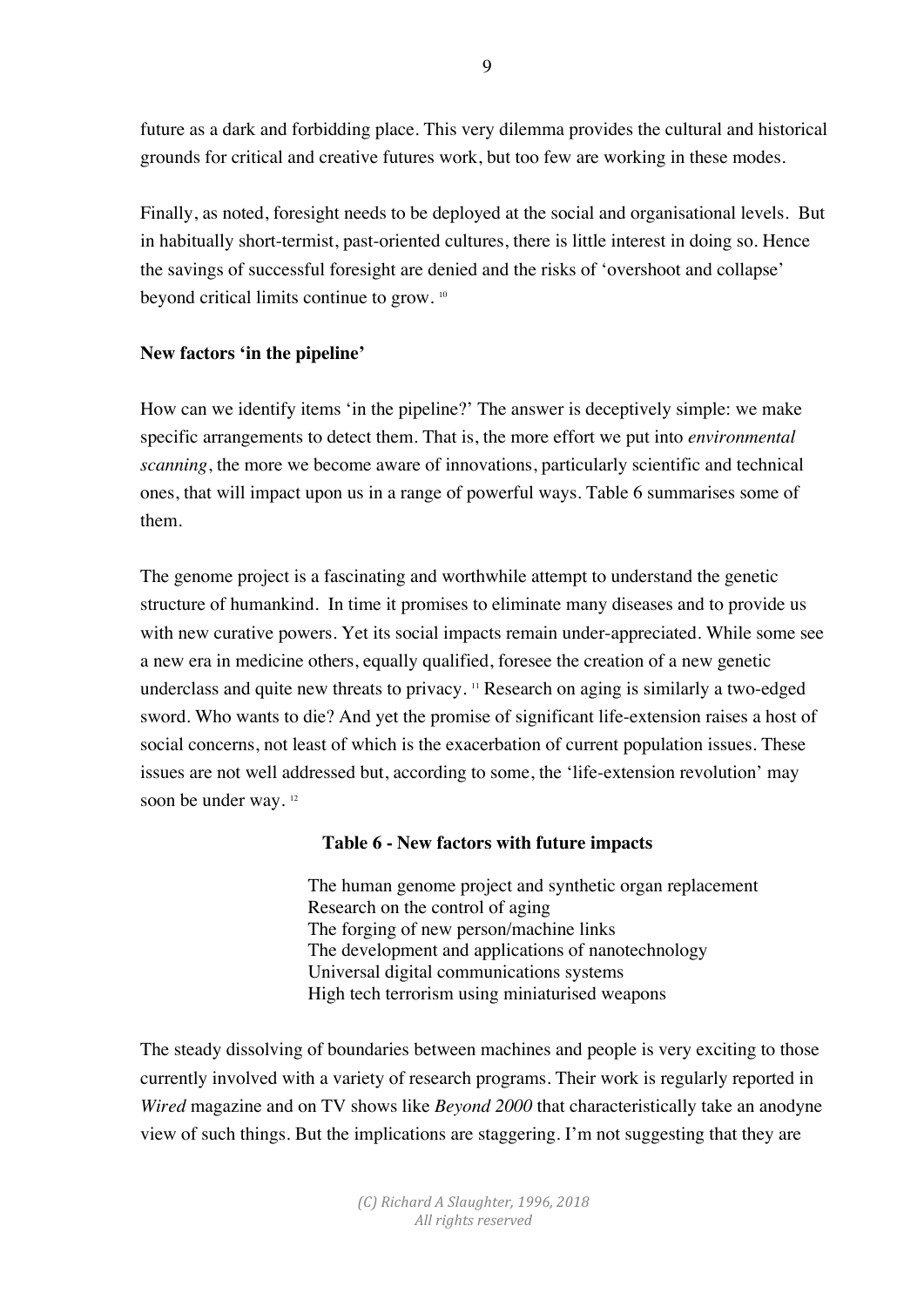necessarily negative. However, the potential for further de-humanisation is certainly there, along with all the new powers bestowed by the gadgets and applications. For example, the options for social control in a dictatorship are unpleasant to say the least. I doubt that our social ethics are anywhere near robust enough yet to cope with such developments. No one can say if the nanotech revolution will live up to the advance advertising. But one thing is sure, if a fairly comprehensive version does appear, it will reinvent society wholesale. This is because it will provide the ability to create complex machines and sophisticated materials molecule-by-molecule and very cheaply indeed. It is mind-blowing scenario; moreover, many of the early steps have already been taken. If anyone thinks this can be dismissed as science-fictional fantasy, I can do no better than direct them to Drexler's book *Engines of Creation*. 13

Universal digital communication is certainly on the way, and I imagine that most people welcome it. However, once again, there is growing evidence that this much-hyped 'information revolution' has quite profound costs. 14 For example, changes in the nature and uses of literacy, ready access to regressive and dangerous material (pornography, bombmaking designs) and new threats to privacy. The impacts on schools will also be significant. Early indications are that the revolution in communications will re-invent them in major ways. Finally, one of the most worrying aspects of the near-term future is the likely use of nuclear and other high technology weapons. Just as some major powers are reducing their nuclear stockpiles, so less responsible agencies are watching the military technologists very carefully. It is only a matter of time before someone, somewhere, holds a whole city to ransom. More generally, a complex technological infrastructure is highly vulnerable to the misuse of technical knowledge. It is one thing to design robust systems for normal use and quite another to design and operate them in environments where terrorist action is an ever present possibility. We now have to accommodate the uncomfortable fact that, while modern technological infrastructures are marvels of engineering skill, it would take only a very few determined individuals to bring them to a standstill. This is one of the most serious unacknowledged dangers of the foreseeable future. (NB. This was written before September 11, 2001.)

So this is indeed a 'Brave New World' and these are just some of the new factors with future impacts that we must take into account. We cannot predict exactly what impacts may be associated with each but, with applied foresight, we could extend our grasp of possible future developments, applications and dangers than is now usual. The basic issue is that, while foresight is a common human characteristic, we have not yet evolved ways of applying it at the social level. But if we collectively saw the point we could easily do so. <sup>15</sup>

> *(C) Richard A Slaughter, 1996, 2018 All rights reserved*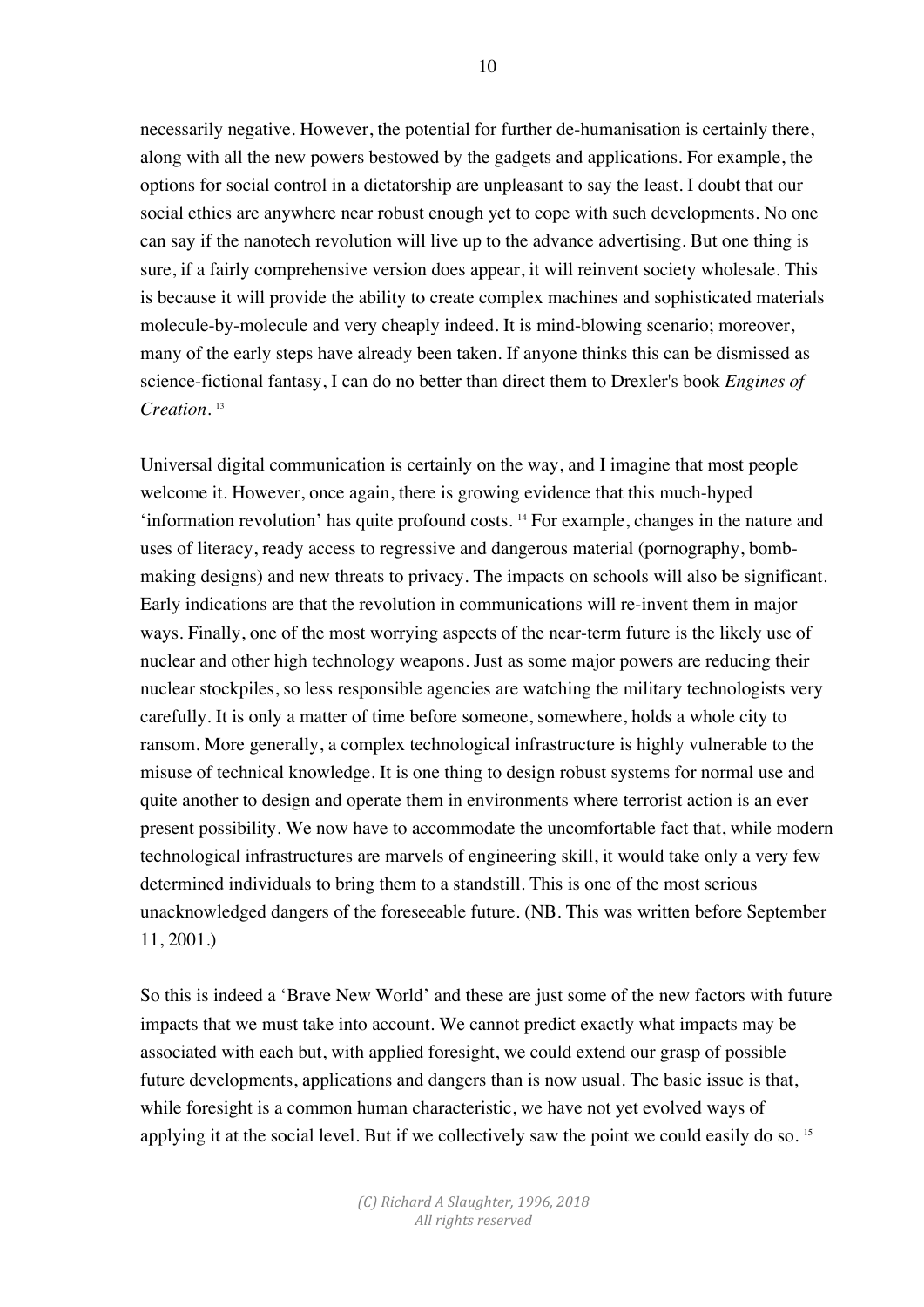#### **Sources of inspiration and hope**

Given all of the above it would be easy to conclude that the near-term future is too challenging, too depressing and just too difficult to cope with. This is an understandable first response. But to accept it means adopting a fatalistic outlook that would undermine our autonomy and our legitimate hopes and desires for a viable future. In this most challenging of all contexts it is therefore vital to locate sources of inspiration and hope. While they can take some effort to locate and use, I am satisfied that we do in fact have at our disposal all the means necessary not only to confront the future, but to move into it with skill and confidence

Some of the more positive aspects of the near-term future are illustrated in Table 7. They correspond less to empirical trends than to interpretations of deeper social and cultural phenomena, as mentioned above. As such, they are grounded in ideas, paradigms and texts as much as they are in external events. For example, the idea of sustainability as a social goal is not one that will go away. However, since it challenges so many aspects of existing social reality, power relations, economics and marketing, there are bound to be numerous conflicts over an extended period. The shift from quantitative and material growth to qualitative and non-material growth will not be easy, but it may progressively occur as human cultures meet global limits and explore other ways of meeting human needs.

#### **Table 7 - Sources of hope: foundations of a new worldview?**

The idea of a sustainable society and qualitative growth. The notion of a stewardship ethic; the environment as a community. The notion that the future is deeply implicated in the present. The 'new science' reflecting an interconnected reality. The benefits of systematic foresight. The re-birth of the sacred. The conservation and re-valuing of native peoples and cultures.

While, as noted, industrialism was built on a utilitarian view of nature, this view is ceasing to be credible. Instead we are seeing the rise of a stewardship ethic and a view of human beings as part of a wider biotic community. If this ethic continues to grow in strength and becomes a standard assumption in the coming century, it will help to transform previously growth-addicted cultures. Reinforcing this is the dawning recognition that the future is no mere abstraction, but a principle of present action that is *constitutive* of the social order. It follows that time frames are likely to become more flexible and long-term. This, in turn, will encourage the development of inter-generational ethics, and all that they imply.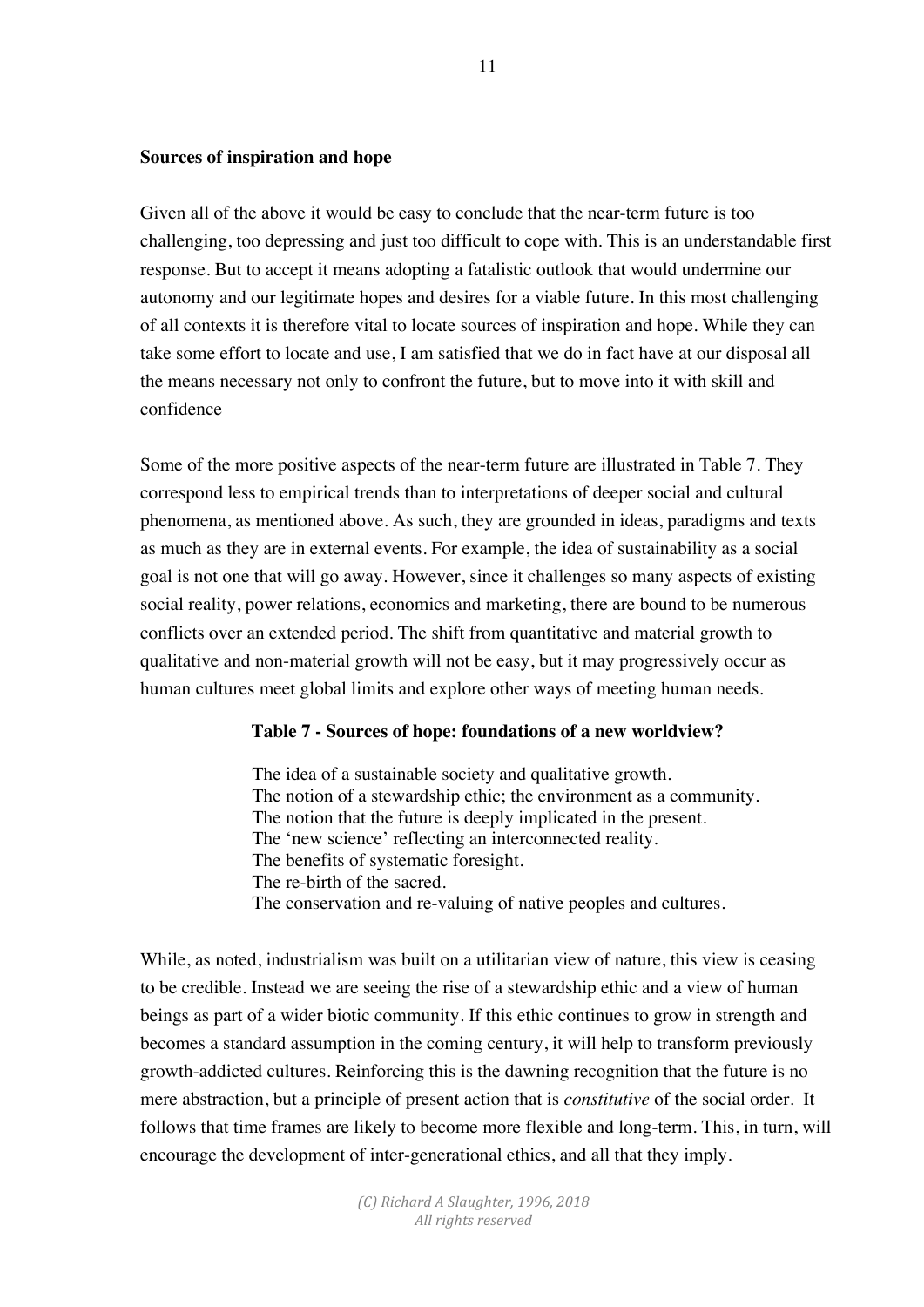The 'new science' has turned materialism on its head and made reductionism look quaint. It has re-established a sense of purpose and significance right at the heart of matter/energy. Quantum mechanics may not necessarily constitute a paradigm for social knowing, social being, but it has certainly established the notion of interconnectedness as a principle of existence. Again, this insight serves to support and augment some of the others mentioned here. An interconnected universe brimming with meaning and significance is no longer the lonely, alienated place portrayed by cynics, existentialists and in the great dystopias. I suspect that this insight alone may one day be seen as a vast source of as-yet unrealised cultural power. On a more practical level, the systematic application of foresight at the social level has hardly started. Yet the principles and practice of foresight are well understood. If this widely shared human capacity is implemented socially it will help to encourage a much more prudent, wise and, indeed, far-sighted outlook. Institutions of foresight are poised to become one of the great social innovations of our time.<sup>16</sup>

The re-birth of the sacred, or numinous, is another development that promises to help transform Western cultures. It is intimately related to the re-valuing of non-Western cultures and traditions. The latter are increasingly being seen as no longer peripheral, but central to the evolution of a truly post-post-industrial civilisation. A sense of the sacred, of the cosmic in everyday life, may bring a depth of perception and experience back into societies that had forgotten how rich they may be.

All these can be seen as very positive aspects of the near-term future. They provide plenty of support for hope, inspiration, social innovation and policy-making. Far-sighted individuals everywhere will make intensive use of such material for a wide range of socially innovative purposes.

# **Conclusion: four major challenges**

The account set out here portrays a range of forces interacting on several levels*. It suggests a way of handling complexity in the forward view that captures some of the features and qualities of the time without an over-emphasis on simple trend-analysis.* It is clear that, while there may be 'light at the end of the tunnel' (i.e. in a reconstructed worldview) many of the trends, policies, outlooks and modes of understanding which presently frame the near-term future, do not inspire confidence. Quite the opposite, in fact. Though powerful constituencies will continue to deny it for some time, it is therefore now appropriate to resist what, by now, are clearly untenable accounts of Western-style progress and development. Though this has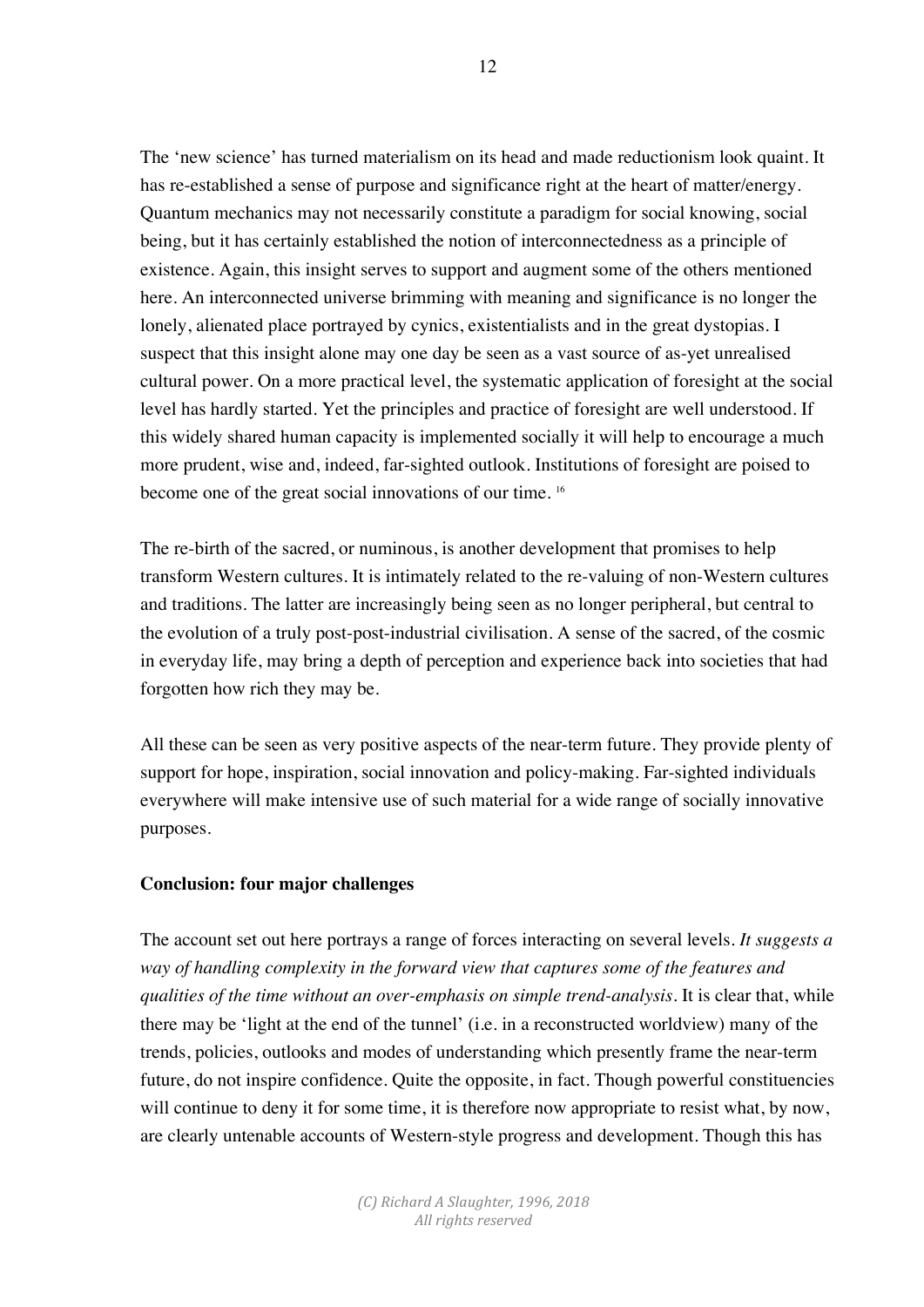been the dominant historical trajectory over the last two hundred or so years, it is clearly not a viable path in the early 21st Century. Yet it is also clear that the means to empower a real 'change of direction' and to work toward a wise, far-sighted culture are readily available. The above analysis obviously leads to a number of major challenges for humanity. Four are briefly outlined here as questions. The wider debate can be accessed through recent summaries of the quality futures literature.<sup>17</sup>

First, can humanity free itself from the inherent fatalism of a business as usual mentality? Such a view communicates the wrong message and induces a false sense of security. In part it is founded upon an unsupportable and irrational belief in the durability of present ways of life. In the context outlined above this is a dangerous fallacy. Second, to what extent, and how quickly, can powerful constituencies (governments, corporations, key decision-makers in all fields and enterprises) bring themselves to set aside the old industrial 'game,' worldview, etc. and develop a different outlook based on a new or renewed worldview oriented toward *new ends*; for example, a stewardship ethic; qualitative growth; more caring and inclusive human and economic relationships? It is particularly vital for educators - those who are preparing the citizens and decision-makers of the future - to have a view on this, and to guide their practice accordingly.

Third, can a shift from short-term to long-term thinking be achieved across the board? Will the means to do this be implemented in practice? Around the world there are perhaps two hundred purpose-built 'institutions of foresight.' They've not been created according to any master plan or grand scheme. Rather, those who have looked ahead have understood the challenge and have therefore started to create 'look-out' institutions for their societies. Australia has barely made a beginning in this crucial area. It had an under-funded Commission for the Future (CFF). It also had a Parliamentary Committee for Long-Range Strategies, some church organisations and a few ethically based foundations. Yet none of them had or have a strong, influential role either politically or socially. Without a shift from short, to long-term thinking, it will be impossible to develop the kind of strategies that the near-future context clearly requires.

Finally, is it possible to move beyond the politics of expediency toward implementing the notion of sustainability and moving toward an intentional learning society? Both represent a huge social and political challenge. Education in its widest sense is central to this process, and to all of the above. Despite the many problems ahead, a worthwhile future is certainly possible for humanity. We have sophisticated institutions, advanced technologies, capable educational systems and all the human qualities of skill, imagination and intelligence that are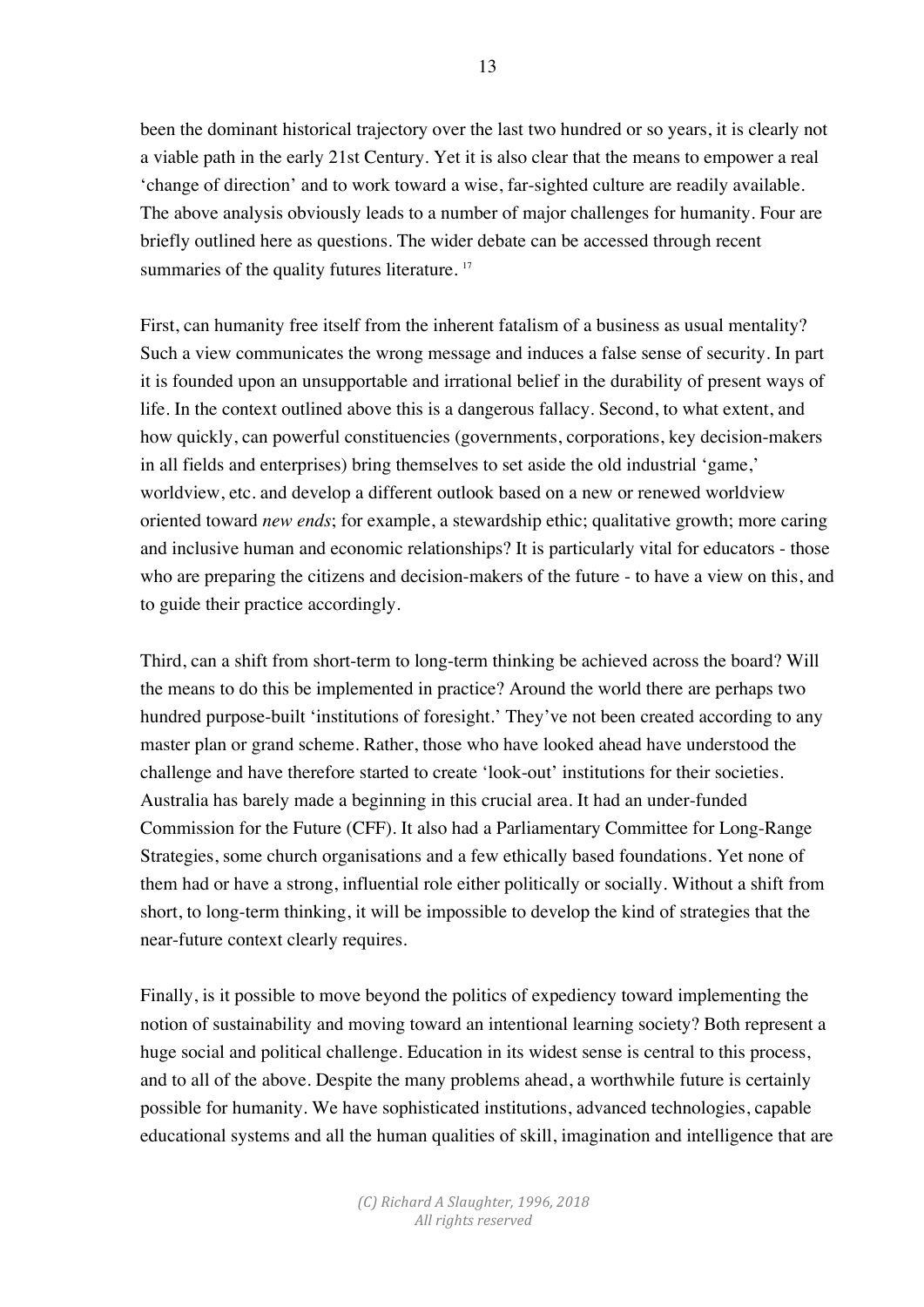needed. These elements now need to be marshalled toward coherent, long-term goals. The alternative is to fall back on fatalism and see the human project progressively decay. In this scenario the four horsemen of the apocalypse would ride unhindered over the densely populated landscapes and through all the cities of the world. The impersonal forces of history and the unavoidable laws of ecology would then bring about a world very different from the one humanity might consciously design and aspire to create. This is both a choice and no choice at all.

The civilisational challenge that stands before us is to comprehend what the near-future context is telling us with sufficient clarity and insight to cause us act in a thousand different but congruent ways to secure the human future in a world worth living in and handing on to our children.

# **Notes and references**

1. An overview of more detailed futures methods is given by Joseph Coates in Richard Slaughter (ed) *The Knowledge Base of Futures Studies, Volume Two: Organisations, Practices, Products,* Futures Study Centre, Melbourne, 1996.

2. See Richard Slaughter, *The Foresight Principle: Cultural Recovery in the 21st Century*, Adamantine, London, 1995, for an overview of this challenge.

3. William Halal, World 2000. An international planning dialogue to help shape the new global system, *Futures*, 25 (1), 1993, pp 5-21.

4. Ibid page 10.

5. Ibid page 12.

6. Ibid page 18.

7. Lester Thurow, *The Future of Capitalism*, William Morrow, New York, 1996.

8. A view expressed most clearly, perhaps, by Lewis Mumford in *The Pentagon of Power,* London, Secker & Warburg, 1971.

9. One of the earliest warnings was by E.M. Forster in The Machine Stops, in *The Eternal Moment and Other Stories*, HBJ, New York, 1929.

10. See Donella Meadows (et al) *Beyond the Limits: global collapse or a sustainable future?* Earthscan, London, 1992 for a useful account of the dynamics of exponential growth in the global system.